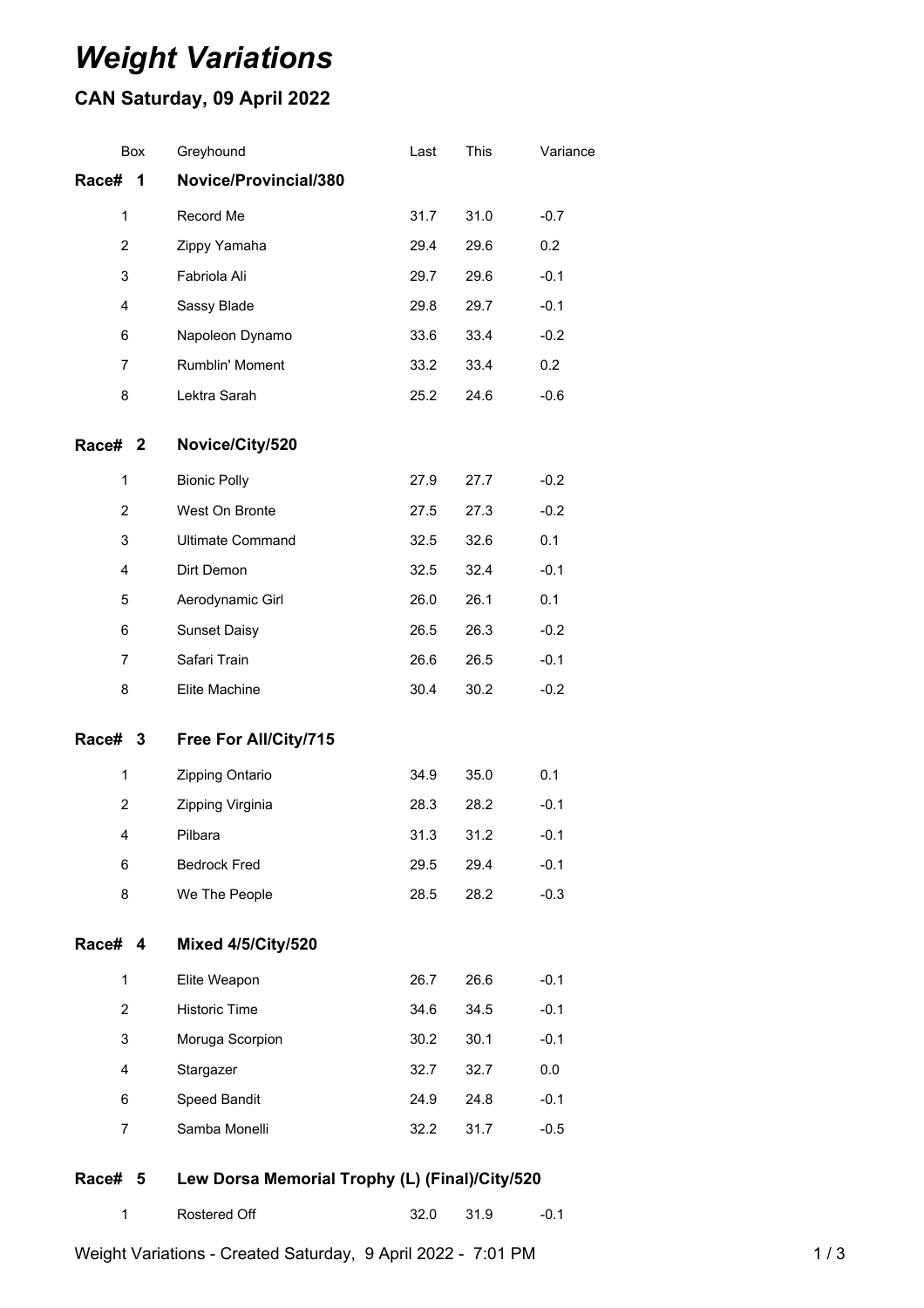## **CAN Saturday, 09 April 2022**

|         | Box                                            | Greyhound                     | Last | This | Variance |  |  |
|---------|------------------------------------------------|-------------------------------|------|------|----------|--|--|
|         | $\overline{2}$                                 | Momentum                      | 32.5 | 32.6 | 0.1      |  |  |
|         | 3                                              | <b>Tiger Town</b>             | 33.1 | 32.9 | $-0.2$   |  |  |
|         | 4                                              | Archibald                     | 30.4 | 30.5 | 0.1      |  |  |
|         | 5                                              | West On Radar                 | 31.0 | 31.0 | 0.0      |  |  |
|         | 6                                              | Sunset Whistler               | 34.0 | 33.9 | $-0.1$   |  |  |
|         | 7                                              | Vice Grip                     | 33.9 | 33.9 | 0.0      |  |  |
|         | 8                                              | Unsee This                    | 32.3 | 32.1 | $-0.2$   |  |  |
| Race#   | 6                                              | Grade 5/City/520              |      |      |          |  |  |
|         | 1                                              | Volute                        | 28.3 | 28.3 | 0.0      |  |  |
|         | $\overline{2}$                                 | Gangnam Monelli               | 35.6 | 35.3 | $-0.3$   |  |  |
|         | 3                                              | <b>Block Chain</b>            | 31.3 | 31.3 | 0.0      |  |  |
|         | 4                                              | Kapito                        | 32.8 | 33.0 | 0.2      |  |  |
|         | 5                                              | Lacrymosa                     | 29.1 | 28.7 | $-0.4$   |  |  |
|         | 6                                              | <b>Skilandis</b>              | 32.6 | 32.3 | $-0.3$   |  |  |
|         | 7                                              | Miss Bandit                   | 23.8 | 24.1 | 0.3      |  |  |
|         | 8                                              | Low Blow                      | 32.4 | 32.3 | $-0.1$   |  |  |
| Race#   | 7                                              | <b>Grade 5/Provincial/520</b> |      |      |          |  |  |
|         | $\mathbf{1}$                                   | Pennywise                     | 31.8 | 31.9 | 0.1      |  |  |
|         | $\overline{2}$                                 | Wood Fire                     | 31.8 | 31.6 | $-0.2$   |  |  |
|         | 3                                              | Kinjarling                    | 34.5 | 34.4 | $-0.1$   |  |  |
|         | 4                                              | Zeak                          | 30.8 | 31.0 | 0.2      |  |  |
|         | 6                                              | Little Righteous              | 28.2 | 27.7 | $-0.5$   |  |  |
|         | 7                                              | <b>Trending Quarter</b>       | 31.7 | 32.0 | 0.3      |  |  |
|         | 8                                              | Chestnut Monelli              | 36.1 | 35.7 | $-0.4$   |  |  |
|         | Mixed 4/5 (mid Dist)/Provincial/600<br>Race# 8 |                               |      |      |          |  |  |
|         | 1                                              | Zippy Zenvo                   | 30.7 | 31.0 | 0.3      |  |  |
|         | $\overline{2}$                                 | Like You                      | 30.4 | 30.1 | $-0.3$   |  |  |
|         | $\overline{4}$                                 | Exhilarate                    | 32.4 | 31.9 | $-0.5$   |  |  |
|         | 5                                              | Fabian's Gold                 | 32.3 | 32.3 | 0.0      |  |  |
|         | 7                                              | Hecton's Boy                  | 32.8 | 32.6 | $-0.2$   |  |  |
|         | 8                                              | Zippy Volkswagon              | 39.5 | 39.6 | 0.1      |  |  |
| Race# 9 |                                                | Maiden/City/520               |      |      |          |  |  |
|         | 1                                              | Over Zealous                  | 27.5 | 27.5 | 0.0      |  |  |
|         | $\overline{2}$                                 | No Payout                     | 27.9 | 27.9 | 0.0      |  |  |
|         |                                                |                               |      |      |          |  |  |

Weight Variations - Created Saturday, 9 April 2022 - 7:01 PM 2/3